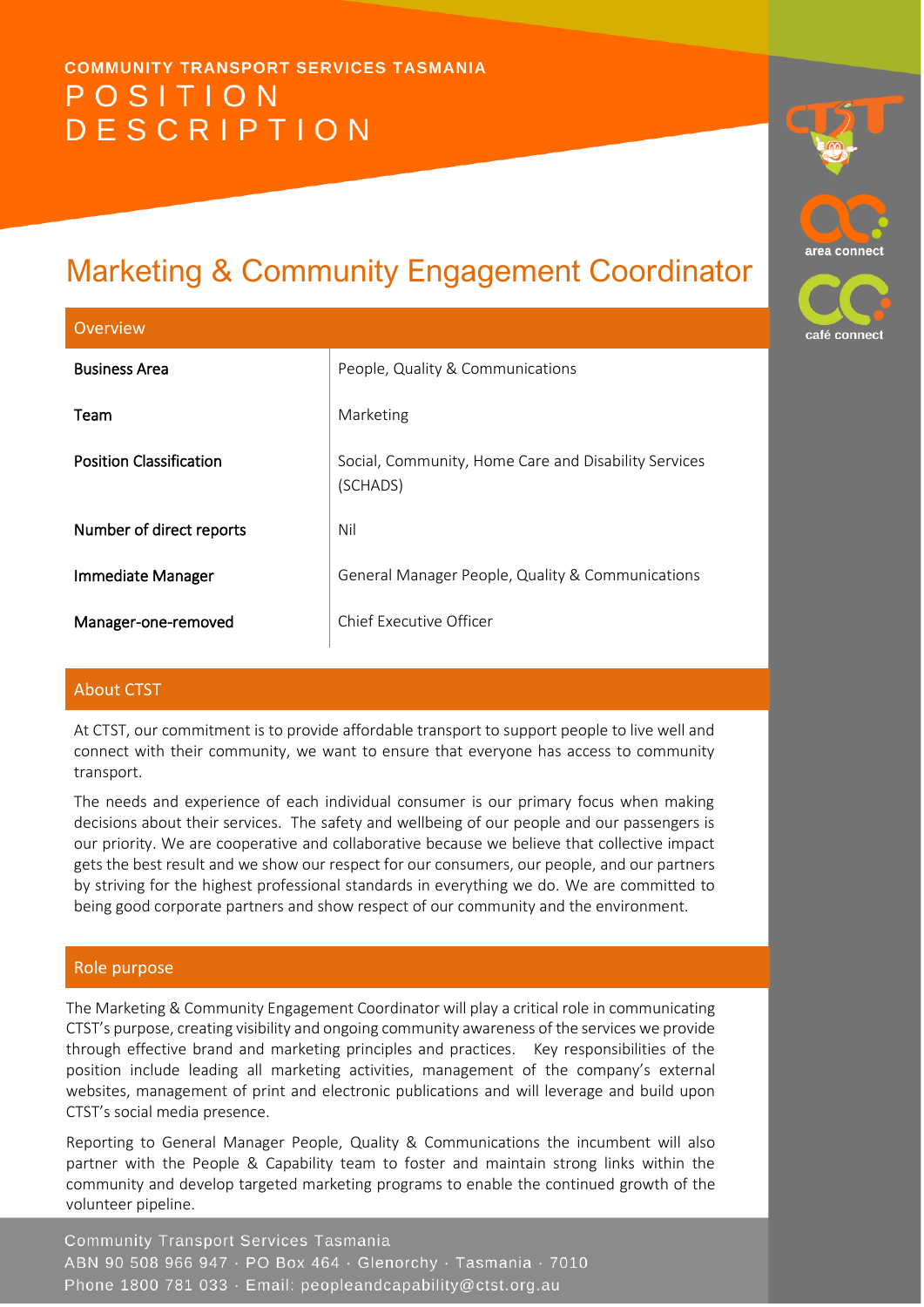### **Legislative Knowledge and Understanding**

- o Fair Work Act 2009
- o Aged Care Act 1997
- o Aged Care Quality and Safety Commission Act 2018
- o Aged Care Quality Standards
- o Anti-Discrimination Act 1998
- o Personal Information Protection Act 2004
- o Workers Rehabilitation and Compensation Act Tasmania 1988
- o Workplace Health and Safety Act and Regulations 2012
- o Relevant Industrial Awards and Agreements
- o Privacy Act 1998

#### **Role Accountabilities**

#### Leadership

- o Promote values that reflect the spirit and purpose of CTST
- o Lead by example to maintain a supportive organisational culture
- o Foster a strong consumer-centric service culture
- o Uphold and support equity and diversity principles through all areas of the organisation
- o Demonstrate emotional maturity, cultural awareness, and flexibility in all dealings

#### **Technical**

- o Assist with the development of the marketing strategy and operational plans
- o Develop content and oversee the production of all marketing collateral including print and electronic publications, including responsibility for the design elements of the company's annual report
- o Lead marketing campaigns for specific events, new and existing business initiatives, and other activities
- o Organise and attend events to promote CTST services and volunteering opportunities
- o Develop, manage, and maintain currency of the CTST and Area Connect external websites
- o Utilise a range of communication channels to inform and engage a diverse range of stakeholders
- o Provide content to the intranet owner to ensure visibility of relevant external activities
- o Manage content development for CTST's social media platforms
- o Analyse and report on the performance and efficiency of marketing campaigns to identify new and innovative marketing opportunities
- o Provide practical, accurate and professional advice in relation to marketing programs and make recommendations on marketing plans
- o Conduct market research, analyse trends, and identify areas and new opportunities to increase visibility and promote the CTST and Area Connect brands and services

#### Health, Safety & Wellbeing

- o Actively promote / adhere to all CTST health, safety and wellbeing policies and procedures
- o Contribute to a safe workplace through a demonstrated commitment to safety improvements
- o Report all safety risks, incidents, and hazards in a timely manner
- o Actively promote a positive approach in the workplace to enhance health and wellbeing

#### Financial

- o Manage and monitor marketing budgets to achieve financial targets
- o Provide high-quality financial reporting to the leadership team and other key stakeholders in relation to financial outcomes

# Compliance

- o Maintain an up-to–date knowledge of legislative and regulatory compliance to ensure that requirements are met, and identify any emerging issues of significance to the organisation
- o Ensure CTST's ongoing compliance with Aged Care Quality & Safety Commission, NDIS standards, Passenger Transport Accreditation, and other essential quality standards
- o Always ensure that the highest standards of privacy and confidentiality are maintained